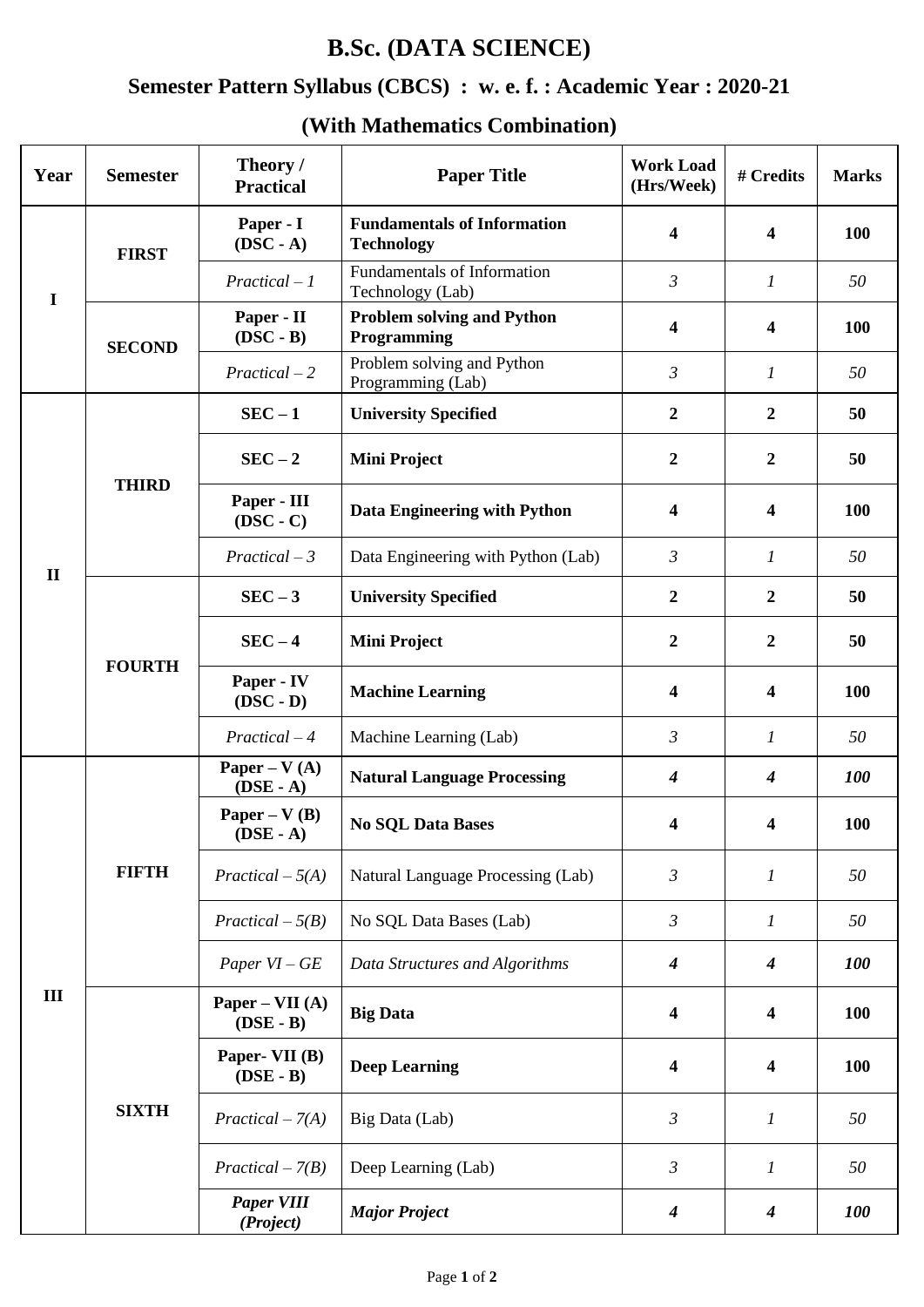#### **B.Sc. (DATA SCIENCE)** *Theory Question Paper Pattern* **w.e.f: Academic Year: 2020-21** (With Mathematics Combination)

Time: 3 hours] [Max. Marks: 80]

## **Section - A**

Answer any EIGHT questions. All questions carry equal marks. (8Qx4m=32)

- 1. From Unit I
- 2. From Unit I
- 3. From Unit I
- 4. From Unit II
- 5. From Unit II
- 6. From Unit II
- 7. From Unit III
- 8. From Unit III
- 9. From Unit III
- 10. From Unit IV
- 11. From Unit IV
- 12. From Unit IV

# **Section - B**

Answer ALL questions. All questions carry equal marks. (4Qx12m=48)

- 13. a) From Unit I (or) b) From Unit I
- 14. a) From Unit II (or) b) From Unit II
- 15. a) From Unit III (or) b) From Unit III
- 16. a) From Unit IV (or) b) From Unit IV

\*\*\*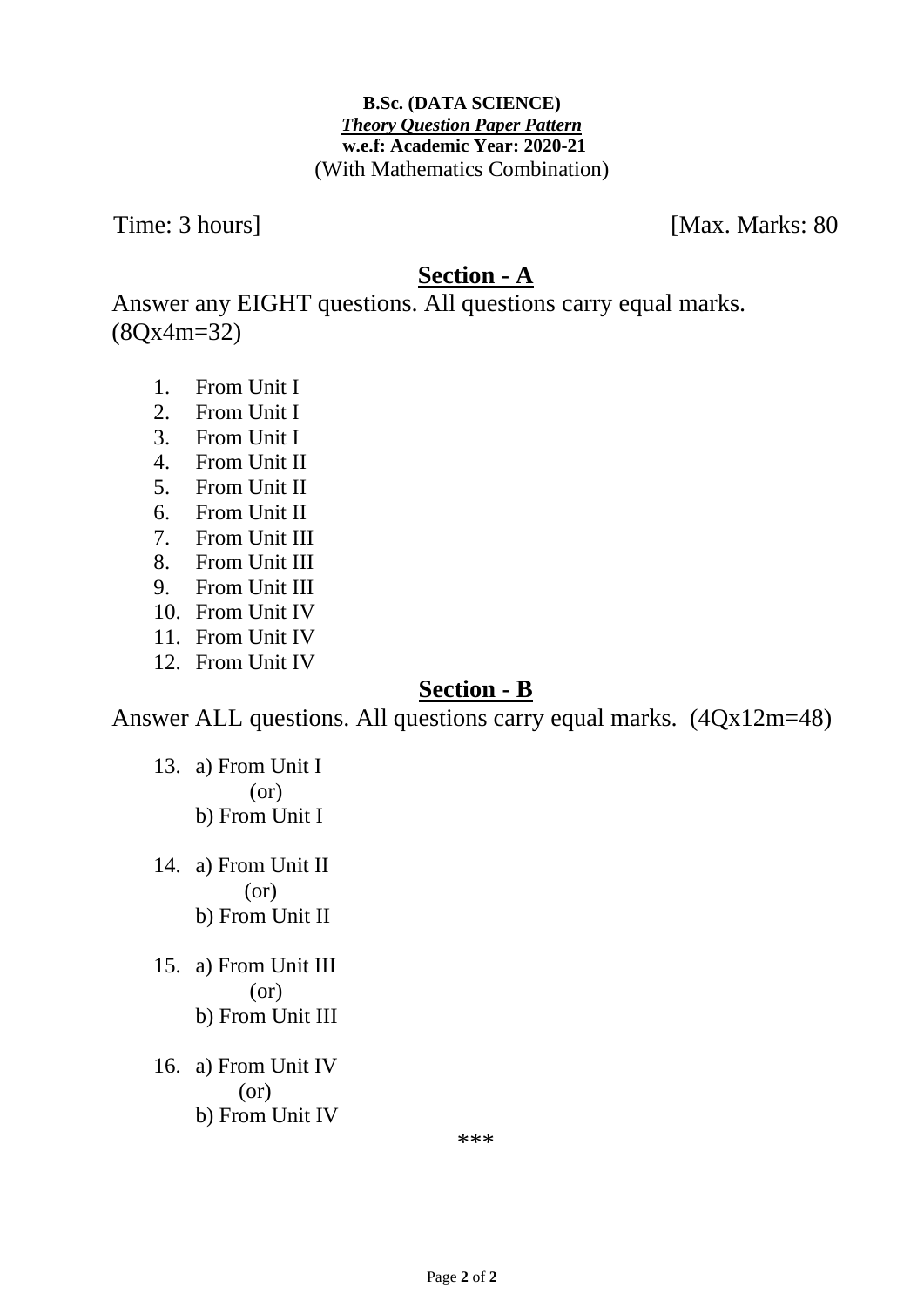## **B.Sc. I Year I Semester (CBCS) : Data Science Syllabus**

(With Mathematics Combination)

(Examination at the end of Semester - I)

### **Paper – I** : **Fundamentals of Information Technology**

[4 HPW :: 4 Credits :: 100 Marks (External:80, Internal:20)]

**Objectives:**

- **1. To deal with the basic concepts of computers.**
- **2. To discuss about the computer hardware, its components and basic computer architecture.**
- **3. To understand the basic computer software including the operating system and its concepts.**
- **4. To introduce the software development process**
- **5. To introduce the basic concept of programming**

#### **Outcomes:**

Students should be able to

- 1. Identify the components of a computer and their functions.
- 2. Understand the concept of networking, LAN, Internet, and working of www.
- 3. Understand the notion of problem solving using computer by programming
- 4. Understand the notion of Software Project and the Process of software development

### **Unit-I**

**Data and Information**: Introduction, Types of Data, Simple Model of a Computer, Data Processing Using a Computer, Desktop Computer [Reference 1]

**Acquisition of Numbers and Textual Data**: Introduction, Input Units, Internal Representation of Numeric Data, Representation of Characters in Computers, Error-Detecting Codes [Reference 1]

#### **Unit-II**

**Data Storage**: Introduction, Storage Cell, Physical Devices Used as Storage Cells, Random Access Memory, Read Only Memory, Secondary Storage, Compact Disk Read Only Memory (CDROM), Archival Store [Reference 1]

**Central Processing Unit**: Introduction, Structure of a Central Processing Unit, Specifications of a CPU, Interconnection of CPU with Memory and I/O Units, Embedded Processors [Reference 1]

### **Unit-III**

**Computer Networks**: Introduction, Local Area Network (LAN), Applications of LAN, Wide Area Network (WAN), Internet, Naming Computers Connected to Internet, Future of Internet Technology [Reference 1]

**Input Output Devices**: Introduction, Keyboard, Video Display Devices, Touch Screen Display, E-Ink Display, Printers, Audio Output [Reference 1]

**Computer Software**: Introduction, Operating System, Programming Languages,

Classification of Programming Languages, Classification of Programming Languages Based on Applications [Reference 1]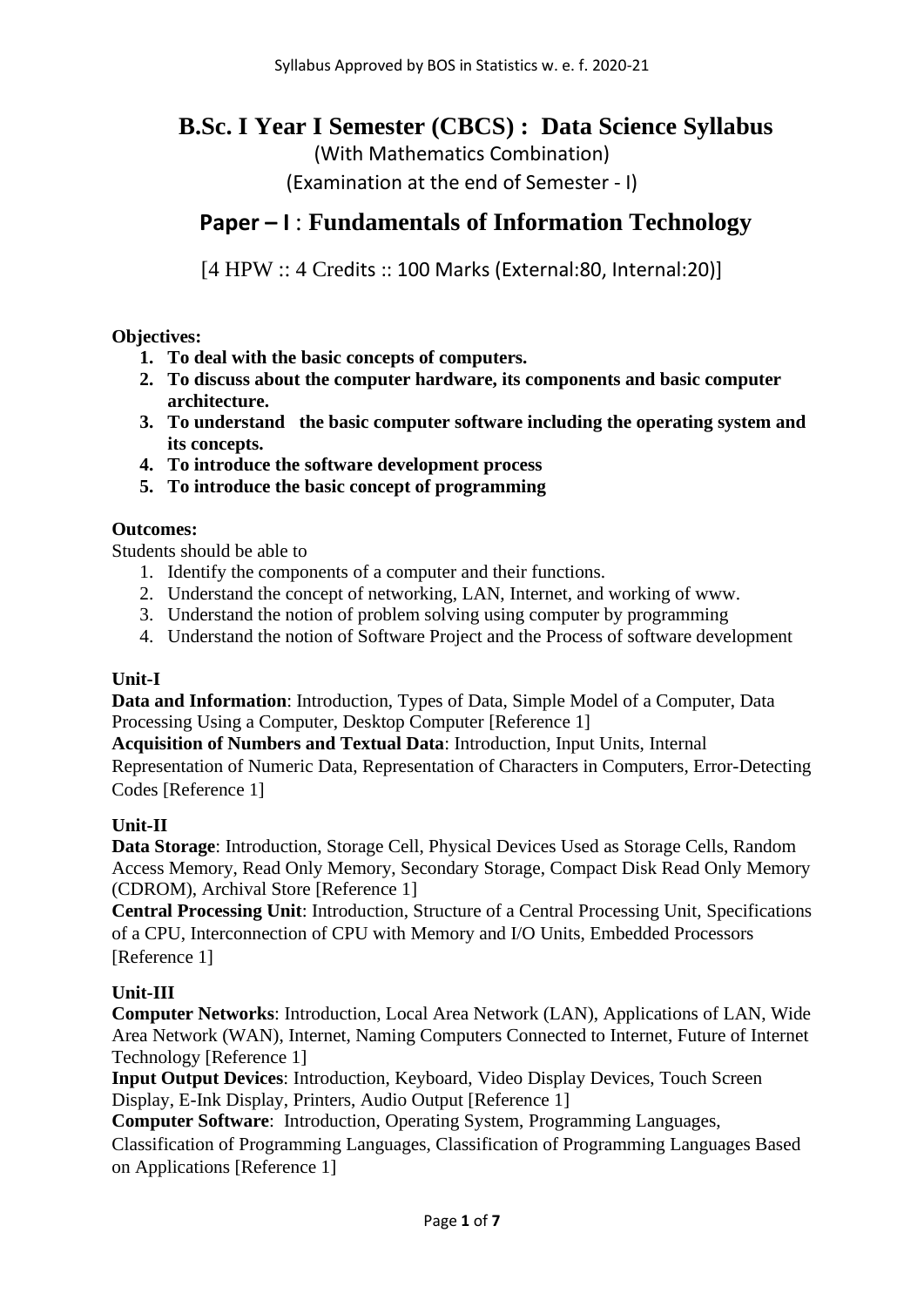**Unit-IV**

**The Software Problem**: Cost, Schedule, and Quality, Scale and Change [Reference 2] **Software Processes**: Process and Project, Component Software Processes, Software Development Process Models [Reference 2]

**Programming Principles and Guidelines**: Structured Programming, Information Hiding, Some Programming Practices, Coding Standards [Reference 2]

#### **References**

- 1. V Rajaraman. Introduction to Information Technology, 3<sup>rd</sup> Edition, PHI Learning Private Limited, 2018
- 2. Pankaj Jalote. Concise Introduction toSoftware Engineering, Springer, 2011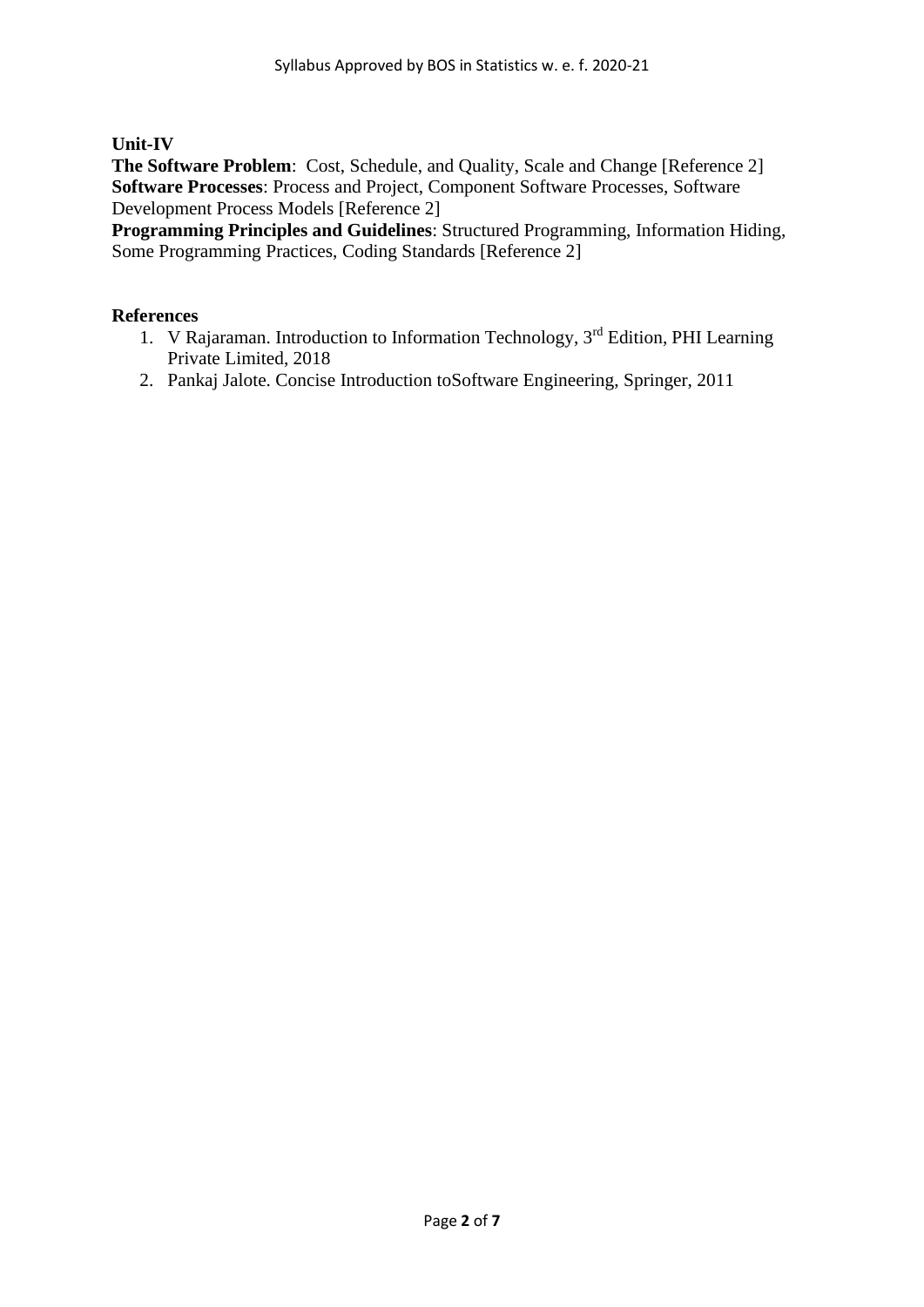## **B.Sc. I Year I Semester (CBCS) : Data Science Syllabus**

(With Mathematics Combination)

(Examination at the end of Semester - I)

## *Practical - 1 :* **Fundamentals of Information Technology (Lab)**

[3 HPW :: 1 Credit :: 50 Marks]

#### **Objective**

The main objective of this laboratory is to familiarize the students with the basic hardware and software in computers

#### **Exercises**

- 1. Assembly and disassembly of a system box and identifying various parts inside the system box to recognize various parts of a typical computer system
- 2. Assembly and disassembly of peripheral devices- keyboard and mouse and study of their interface cables, connectors and ports.
- 3. Installation of Operating Systems-Windows and Linux
- 4. Disk defragmentation using system tool.
- 5. Procedure of disk partition and its operation (Shrinking, Extending, Delete, Format).
- 6. Installing and uninstalling of device drivers using control panel.
- 7. Working practice on windows operating system and Linux operating system: creating file, folder. Copying, moving, deleting file, folder
- 8. User Account creation and its feature on Windows Operating System and Changing resolution, color, appearances, and Changing System Date and Time.
- 9. Installation and using various wireless input devices (Keyboard/Mouse/Scanners etc.,)under Windows/Linux.
- 10. Study of various types of memory chips and various types of hard disk drives, partition and formatting of hard disk.
- 11. Installation of scanner, modem and network cards in Windows/Linux.
- 12. Assembly and disassembly of printer, installing a printer, taking test page, and using printer under Windows/Linux.
- 13. Installation of application software's Office Automation, Anti-Virus.
- 14. Demonstrate the usage of Word and Power point in Windows and Linux
- 15. Configure Internet connection, Email Account creation, reading, writing and sending emails with attachment.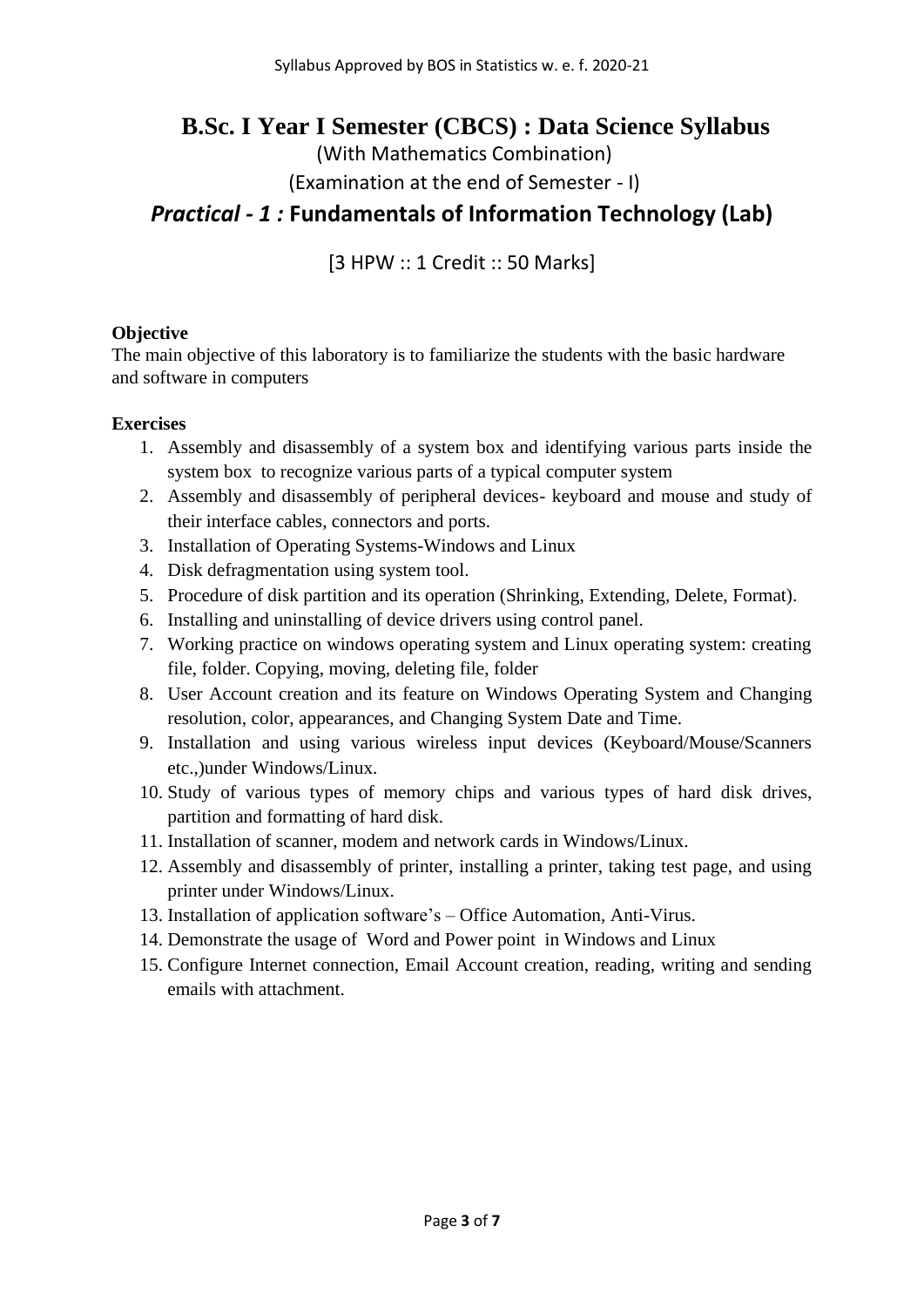## **B.Sc. I Year II Semester (CBCS) : Data Science Syllabus**

(With Mathematics Combination)

(Examination at the end of Semester - II)

## **Paper – II** : **Problem Solving and Python Programming**

[4 HPW :: 4 Credits :: 100 Marks (External:80, Internal:20)]

### **Objectives**

The main objective is to teach Computational thinking using Python.

- To know the basics of Programming
- To convert an algorithm into a Python program
- To construct Python programs with control structures.
- To structure a Python Program as a set of functions
- To use Python data structures-lists, tuples, dictionaries.
- To do input/output with files in Python.
- To construct Python programs as a set of objects.

#### **Outcomes**:

On completion of the course, students will be able to:

- 1. Develop algorithmic solutions to simple computational problems.
- 2. Develop and execute simple Python programs.
- 3. Develop simple Python programs for solving problems.
- 4. Structure a Python program into functions.
- 5. Represent compound data using Python lists, tuples, dictionaries.
- 6. Read and write data from/to files in Python Programs

### **Unit-I**

**Introduction to Computing and Problem Solving: Fundamentals of Computing –** Computing Devices – Identification of ComputationalProblems – Pseudo Code and Flowcharts – Instructions – Algorithms – Building Blocks of Algorithms.

**Introduction to Python Programming**: Python Interpreter and InteractiveMode– Variables and Identifiers – Arithmetic Operators – Values and Types – Statements,Reading Input, Print Output, Type Conversions, The type() Function and Is Operator, Dynamic and Strongly Typed Language.

**Control Flow Statements**: The if, The if…else,The if…elif…else Decision Control Statements, Nested if Statement, The while Loop, The for Loop, The continue and break **Statements** 

### **Unit-II**

**Functions**: Built-In Functions, Commonly Used Modules, Function Definition and Calling the Function, The return Statement and void Function, Scope and Lifetime of Variables, Default Parameters, Keyword Arguments, \*args and \*\*kwargs, Command Line Arguments. **Strings**: Creating and Storing Strings, Basic String Operations, Accessing Characters in String by Index Number, String Slicing and Joining, String Methods, Formatting Strings.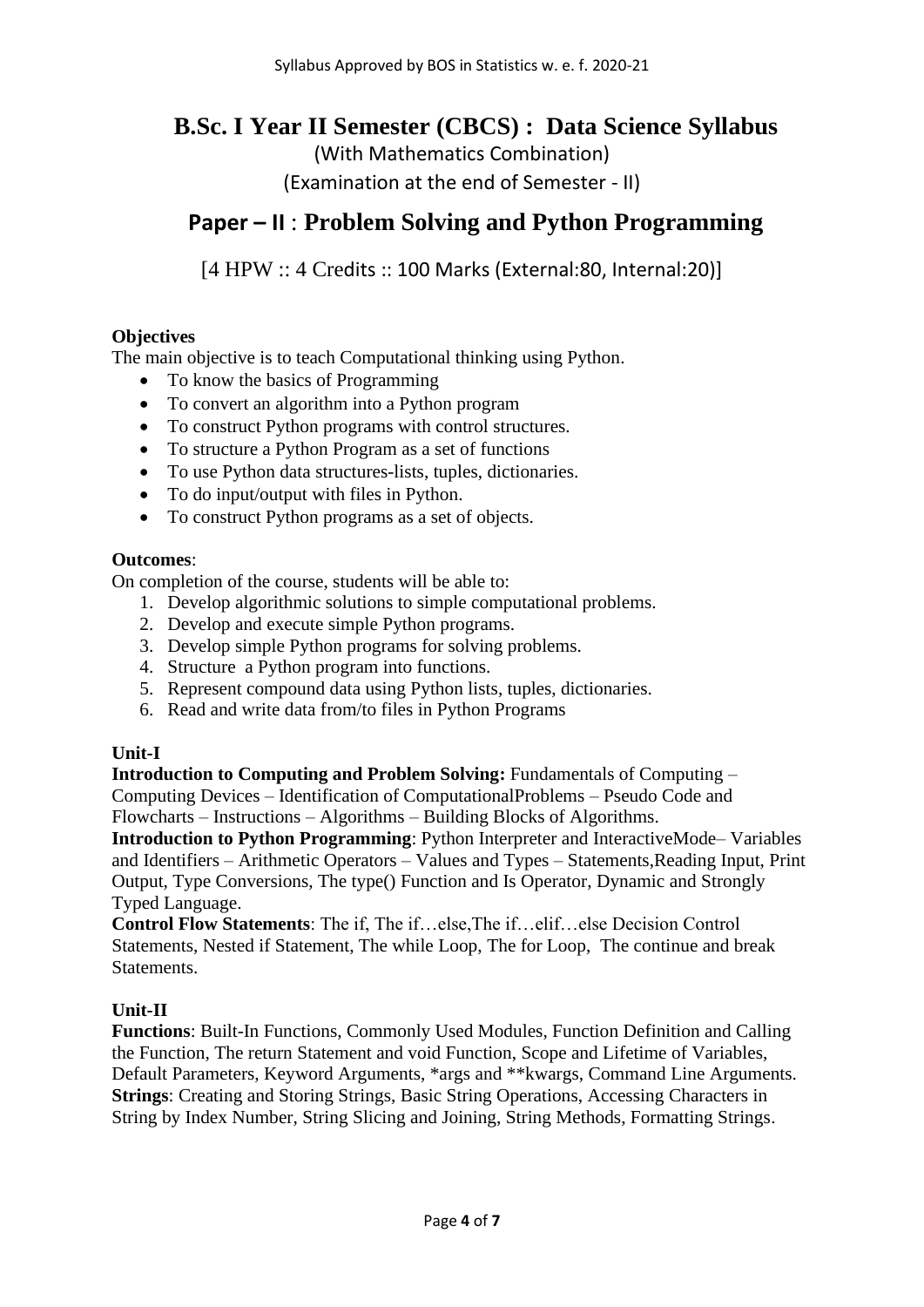### **Unit-III**

Lists: list operations, list slices, list methods, list loop, mutability, aliasing, cloning lists, list parameters; Tuples: tuple assignment, tuple as return value; Dictionaries: operations andmethods; advanced list processing - list comprehension; Illustrative programs: selection sort,

insertion sort, mergesort, histogram.

**Files and exception**: text files, reading and writing files, format operator; command line arguments,errors and exceptions, handling exceptions, modules, packages; Illustrative programs: word count, copy file.

### **Unit-IV**

**Object-Oriented Programming**: Classes and Objects, Creating Classes in Python, Creating Objects in Python, The Constructor Method, Classes with Multiple Objects, Class Attributes versus Data Attributes, Encapsulation, Inheritance The Polymorphism.

**Functional Programming**: Lambda. Iterators, Generators, List Comprehensions.

### **References:**

- 1. Introduction to Python Programming. Gowrishankar S., Veena A. CRC Press, Taylor & Francis Group, 2019
- 2. Allen B. Downey, ``Think Python: How to Think Like a Computer Scientist'', 2nd edition,Updated for Python 3, Shroff/O'Reilly Publishers, 2016 (http://greenteapress.com/wp/think- python/)

### **Suggested Reading:**

- 1. Learning To Program With Python. Richard L. Halterman. Copyright © 2011
- 2. Python for Everybody, Exploring Data Using Python 3. Dr. Charles R. Severance. 2016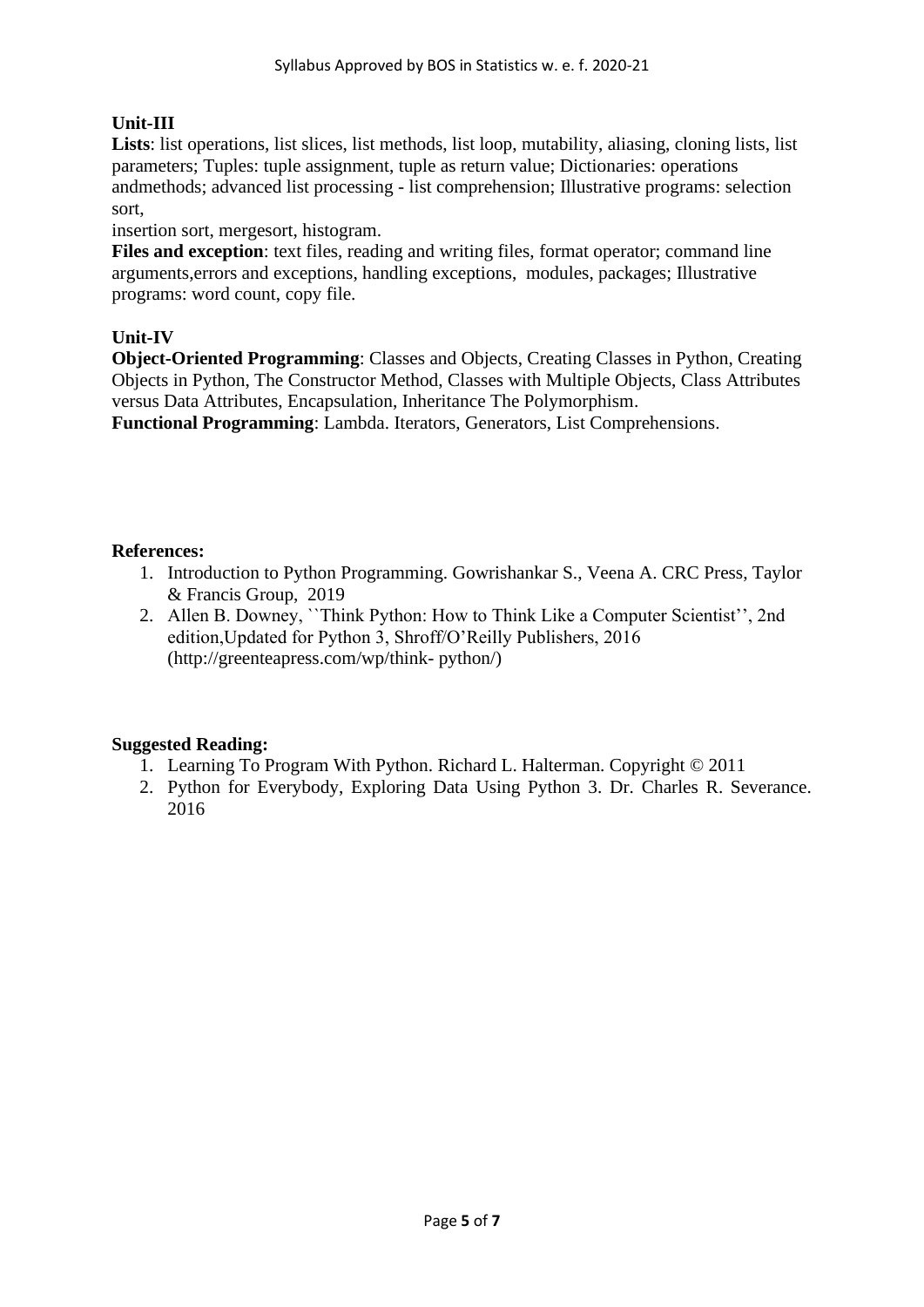## **B.Sc. I Year II Semester (CBCS) : Data Science Syllabus**

(With Mathematics Combination)

(Examination at the end of Semester - II)

## *Practical - 2 :* **Problem Solving and Python Programming (Lab)**

[3 HPW :: 1 Credit :: 50 Marks]

#### **Objective**

The main objective of this laboratory is to put into practice computational thinking. The students will be expected to write, compile, run and debug Python programs to demonstrate the usage of

- variables, conditionals and control structures
- functions (both recursive and iterative)
- basic data types as well as compound data structures such as strings, lists, sets, tuples, dictionaries
- object-oriented programming

#### **Installing Python and Setting up the Environment**

Python interpreter can be downloaded for Windows/Linux platform using the link below: <https://www.python.org/downloads/windows/>

#### **Exercises**

#### **I. Programs to demonstrate the usage of operators and conditional statements**

- 1. Write a program that takes two integers as command line arguments and prints the sum of two integers.
- 2. Program to display the information: Your name, Full Address, Mobile Number, College Name, Course Subjects
- 3. Program to find the largest number among 'n' given numbers.
- 4. Program that reads the URL of a website as input and displays contents of a webpage.

#### **II. Programs to demonstrate usage of control structures**

- 5. Program to find the sum of all prime numbers between 1 and 1000.
- 6. Program that reads set of integers and displays first and second largest numbers.
- 7. Program to print the sum of first 'n' natural numbers.
- 8. Program to find the product of two matrices.
- 9. Program to find the roots of a quadratic equation

#### **III. Programs to demonstrate the usage of Functions and Recursion**

- 10. Write both recursive and non-recursive functions for the following:
	- a. To find GCD of two integers
	- b. To find the factorial of positive integer
	- c. To print Fibonacci Sequence up to given number 'n'
	- d. To convert decimal number to Binary equivalent